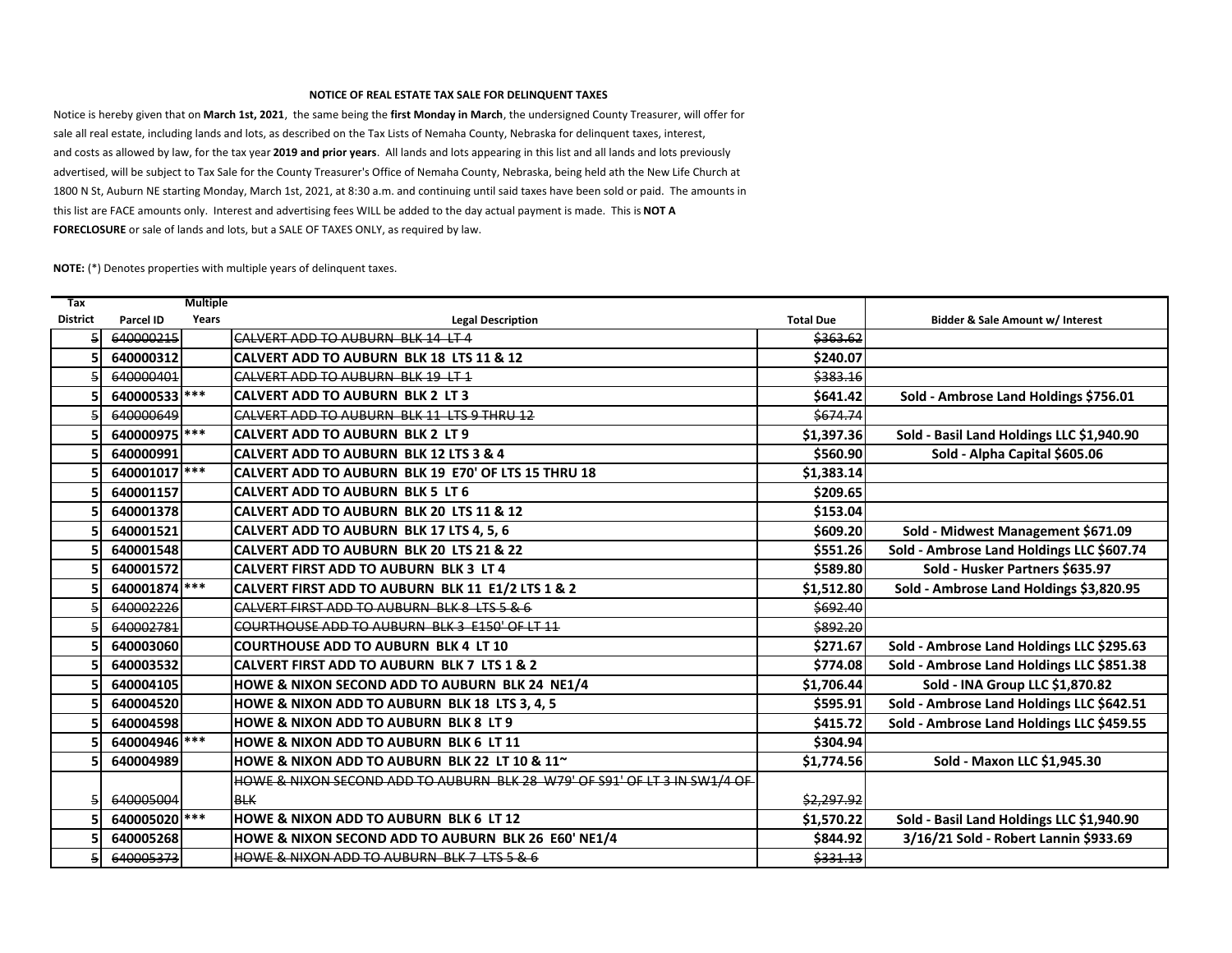|   | 640005519     | <b>HOWE &amp; NIXON ADD TO AUBURN BLK 23 LT 4</b>                          | \$1,407.22               | Sold - AAB LP \$1,543.65                    |
|---|---------------|----------------------------------------------------------------------------|--------------------------|---------------------------------------------|
|   | 640005705     | HOWE & NIXON SECOND ADD TO AUBURN BLK 30 N60' LTS 1 & 2, E45' OF N60' LT 3 | \$2,689.04               |                                             |
|   | 640006086 *** | <b>HOWE &amp; NIXON SECOND ADD TO AUBURN BLK 33 LT 6</b>                   | \$828.76                 |                                             |
|   | 640006167 *** | HOWE & NIXON SECOND ADD TO AUBURN BLK 33 LT 7                              | \$1,887.78               | Sold - Ambrose Land Holdings LLC \$2,492.38 |
|   | 640006337     | HOWE & NIXON SECOND ADD TO AUBURN BLK 33 LTS 10 & 11                       | \$282.68                 | Sold - Ambrose Land Holdings LLC \$307.41   |
|   | 640006388     | HOWE, NIXON & WILSON ADD TO AUBURN BLK 14 LT 8                             | \$998.54                 |                                             |
|   | 640006450     | HOWE, NIXON & WILSON ADD TO AUBURN BLK 7 N70' LT 6                         | \$1,340.88               |                                             |
|   | 640006728     | HOWE, NIXON & WILSON ADD TO AUBURN BLK 7 E1/2 LT 10 & W35' LT 11           | \$775.24                 | Sold - Ryde Investments \$834.36            |
|   |               |                                                                            |                          |                                             |
|   | 640006868     | HOWE, NIXON & WILSON ADD TO AUBURN BLK 24 S40' OF E90' LT 5 & E90' LT 6    | \$816.52                 | Sold - Alpha Capital \$897.78               |
|   | 640007007     | HOWE, NIXON & WILSON ADD TO AUBURN BLK 15 LT 7                             | \$831.51                 | Sold - Husker Partners \$894.56             |
|   | 640007090     | HOWE, NIXON & WILSON ADD TO AUBURN BLK 15 S75' LT 8, S75' FRL LT 9         | \$420.47                 |                                             |
| 5 | 640007236     | HOWE, NIXON & WILSON ADD TO AUBURN BLK 2 LT 16                             | \$182.68                 |                                             |
|   | 640007457     | HOWE, NIXON & WILSON ADD TO AUBURN BLK 18 N60' LTS 8 & 9                   | \$990.52                 |                                             |
| 5 | 640007686     | HOWE, NIXON & WILSON BLK 6 S100' LT 11                                     | \$647.30                 |                                             |
|   |               | HOWE, NIXON & WILSON ADD TO AUBURN BLK 18 S70' LTS 11 & 12 EX W30' OF S70' |                          |                                             |
| 5 | 640007805     | $LT-11$                                                                    | \$404.68                 |                                             |
|   | 640008003     | HOWE, NIXON & WILSON ADD TO AUBURN BLK 25 LT 8                             | \$868.64                 |                                             |
|   | 640008607     | REED & GILMORE ADD TO AUBURN BLK 13 S1/2 LT 2 & ALL LT 3                   | \$1,487.26               |                                             |
|   | 640008925     | REED & GILMORE ADD TO AUBURN BLK 9 N45' LT 10 & S5' OF W70' LT 11          | <u>\$789.92</u>          |                                             |
|   |               | HOWE, NIXON & WILSON ADD TO AUBURN BLK 26 W45' OF S90' & W33' OF N50' OF   |                          |                                             |
|   | 640009166     | $LT-11$                                                                    | \$1,701.24               |                                             |
| 5 | 640009255     | REED & GILMORE ADD TO AUBURN BLK 3 N47' LT 4                               | \$648.12                 |                                             |
|   | 640009468     | REED & GILMORE ADD TO AUBURN BLK 10 LT 4 & N1/2 LT 5                       | \$344.86                 |                                             |
|   | 640010024     | REED & GILMORE ADD TO AUBURN BLK 20 N17' LT 8 & ALL LT 9                   | \$1,292.56               |                                             |
|   | 640010105     | REED & GILMORE ADD TO AUBURN BLK 21 N85' LTS 1 & 2                         | \$715.00                 |                                             |
|   | 640010288     | REED & GILMORE ADD TO AUBURN BLK 24 N33' LT 10 & S34' LT 11                | \$2,382.38               |                                             |
|   | 640010407     | SHERIDAN ADD TO AUBURN BLK 2 LT 1                                          | \$937.92                 | Sold - Heartland Investors \$1,030.52       |
|   | 640010962 *** | SHERIDAN ADD TO AUBURN BLK 16 N1/2 LT 6                                    | \$663.24                 |                                             |
|   | 640011160     | SHERIDAN ADD TO AUBURN BLK 25 LTS 1, 2, 3 & E1/2 VAC ALLEY ADJ TO LT 3     | \$2,001.02               | Sold - Huker Partners \$2,192.91            |
|   | 640011438     | SHERIDAN ADD TO AUBURN BLK 30 LT 7                                         | $\sqrt{272.62}$ \$136.31 | Sold - Ambrose Land Holdings LLC \$145.83   |
|   | 640011446     | SHERIDAN ADD TO AUBURN BLK 30 W1/2 LT 9 & ALL LT 8                         | \$1,452.08               |                                             |
|   | 640011470     | SHERIDAN ADD BLK 30 LT 2                                                   | \$465.58                 |                                             |
|   | 640011489     | SHERIDAN ADD TO AUBURN BLK 30 LTS 3, 4 & ADJ ALLEY                         | \$318.64                 | Sold - Ambrose Land Holdings LLC \$403.25   |
|   | 640011608     | SHERIDAN ADD TO AUBURN BLK 31 LT 11                                        | \$222.24                 | Sold - Ambrose Land Holdings LLC \$248.00   |
|   | 640011616     | SHERIDAN ADD TO AUBURN BLK 31 LT 12                                        | \$655.96                 | Sold - Central Properties \$722.23          |
|   | 640011675     | SHERIDAN ADD TO AUBURN BLK 39 LT 12                                        | \$180.86                 |                                             |
|   | 640011764     | SHERIDAN ADD BLK 40 LT 11                                                  | \$1,299.44               |                                             |
| 5 | 640011926     | SHERIDAN ADD TO AUBURN BLK 42 LT 7                                         | \$74.44                  |                                             |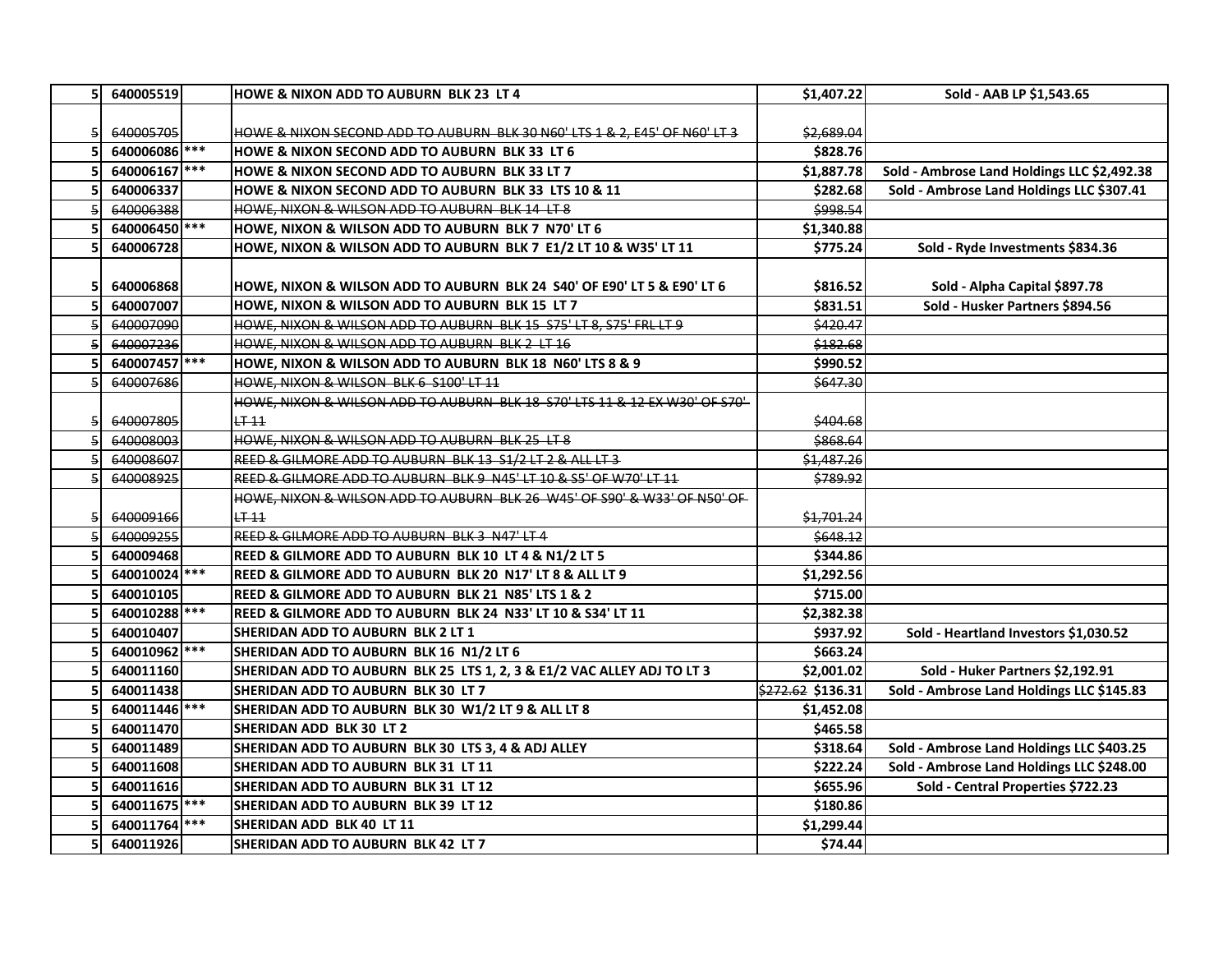| 5 <sub>1</sub> | 640012043     | SHERIDAN ADD TO AUBURN BLK 46 LTS 1, 2, 3                                    | \$524.92                        | 3/16/21 Sold - Robert Lannin \$569.58     |
|----------------|---------------|------------------------------------------------------------------------------|---------------------------------|-------------------------------------------|
|                | 640012590 *** | SAGE'S RESERVE ADD TO AUBURN BLK 15 LT I (50' X 140')                        | \$1,552.92                      |                                           |
|                | 640013155     | GILMORE SECOND ADD TO AUBURN BLK 8 N50' OF SW1/4                             | \$1,461.18                      | Sold - Duck Labs LLC \$1,602.65           |
| 5              | 640013252     | GILMORE SECOND ADD TO AUBURN BLK 9 LT 8                                      | \$1,182.52                      |                                           |
|                |               | GILMORE SECOND ADD TO AUBURN BLK 9 E30' OF THE S92' LT 10 & S 92' LTS 11 &   |                                 |                                           |
| 51             | 640013279     | 12                                                                           | \$601.79                        | Sold - Heartland Investors \$648.80       |
|                |               |                                                                              |                                 |                                           |
| 51             | 640013287     | GILMORE SECOND ADD TO AUBURN BLK 9 N50' OF E40' LT 10 & N50' LTS 11 & 12     | \$980.56                        | Sold - Central Properties \$1,077.15      |
|                | 640013392     | GILMORE SECOND ADD TO AUBURN BLK 19 LT 4                                     | \$162.66                        |                                           |
| 5              | 640013406     | GILMORE SECOND ADD TO AUBURN BLK 19 LT 5                                     | \$63.05                         |                                           |
|                | 640013473     | GILMORE SECOND ADD TO AUBURN BLK 20 LT 3                                     | \$306.46                        | Sold - Ambrose Land Holdings LLC \$340.09 |
|                |               | GILMORE SECOND ADD TO AUBURN BLK 20 LOT 8 & PT LT 7 COMM @ NE CORN OF        |                                 |                                           |
| 5              | 640013481     | LT, W7' S50' SWLY 28' S65' E14' N142' TO POB                                 | \$1,022.44                      |                                           |
|                |               | GILMORE SECOND ADD TO AUBURN BLK 33 LTS 1, 2 & S1/2 VAC 7TH ST ADJ TO LTS    |                                 |                                           |
| 5              | 640013600     | 1&2                                                                          | \$516.90                        |                                           |
|                | 640033598     | HOWE & NIXON ADD TO AUBURN BLK 14 E23' LT 8                                  | \$788.09                        |                                           |
|                | 640033741     | HOWE & NIXON ADD TO AUBURN BLK 14 LTS 1, 2, 3                                | \$2,200.68                      | Sold - RCA Partners \$2,411.21            |
|                | 640033962     | HOWE & NIXON ADD BLK 20 S 20.75' LT 12                                       | \$360.60                        |                                           |
|                | 640034217     | HOWE & NIXON AD TO AUBURN BLK 20 N119.25' LT 12                              | \$1,331.20                      | Sold - Robert Lannin \$1,460.53           |
|                | 640034225     | HOWE & NIXON ADD TO AUBURN BLK 20 LT C                                       | \$830.36                        |                                           |
|                | 640035248     | HOWE, NIXON & WILSON ADD TO AUBURN BLK 14 S1/2 LT 1, S1/2 E12.5' LT 2        | \$777.60                        |                                           |
|                |               | HOWE, NIXON & WILSON BLK 22 FRL LTS 1, 11, 12 & VAC ALLEY SE'LY OF           |                                 |                                           |
| 5              | 640035507     | <b>COURTHOUSE AVE</b>                                                        | \$3,869.96                      | Sold - Basil Land Holdings LLC \$4,236.41 |
|                | 640035701     | COURTHOUSE ADD TO AUBURN BLK 2 S6 1/2" LT 5 & N1/2 LT 6                      | \$744.92                        |                                           |
|                | 640035809     | <b>REED &amp; GILMORE ADD TO AUBURN BLK 24 SUBDIVISION LT C</b>              | \$1,488.12                      |                                           |
|                |               | SHERIDAN ADD TO AUBURN BLK 1 LT I, PT LT 2 DESC BEG NE CORN LT I, W90' S70'- |                                 |                                           |
|                | 640035973     | E14' N46' E76' N24' TO POB                                                   | \$731.92                        |                                           |
|                | 640036252     | SAGE'S RESERVE ADD TO AUBURN BLK 14 SUBDIVISION A & B                        | \$1,863.22                      | Sold - RSL Investment \$2,042.24          |
|                | 640037852     | SHERIDAN ADD BLK 2 E1/2 LT 11 & ALL LT 12                                    | \$387.21                        |                                           |
|                | 640037976 *** | HOWE & NIXON SECOND ADD TO AUBURN BLK 33 LT 5                                | \$1,928.06                      |                                           |
|                | 640039332     | SHERIDAN ADD BLK 2 LT 10 & W1/2 LT 11                                        | \$165.19                        |                                           |
|                | 640044360     | <b>CRESTVIEW ADD TO AUBURN LT 83</b>                                         | \$1,463.51                      |                                           |
| 5              | 640044476     | <b>CRESTVIEW ADD TO AUBURN LT 211A</b>                                       | \$1,785.76                      | Sold - Adair 0001 \$1,957.54              |
|                | 640044557     | <b>CRESTVIEW ADD TO AUBURN LT 211B</b>                                       | \$1,965.34                      | Sold - Alpha Capital \$2,153.90           |
|                | 640044964     | HOWE & NIXON BLOCK 16 LOTS 5 & 6                                             | \$458.17                        |                                           |
|                | 640072054     | HOWE & NIXON ADD TO AUBURN BLK 6 N67.80' LT 1                                | \$329.64                        |                                           |
|                | 640094759     | GLENROCK ADD TO AUBURN LT 1                                                  | \$1,525.50                      |                                           |
|                | 640096018     | GILMORE SECOND ADD TO AUBURN BLK 20 LT 4                                     | \$73.60                         |                                           |
|                | 640096905     | SHERIDAN ADD TO AUBURN BLK 44 LT 11                                          | \$832.72                        |                                           |
| 5              | 640111912 *** | GILMORE SECOND ADD TO AUBURN BLK 20 LTS 5 & 6                                | $\overline{\frac{1}{5}}$ 477.50 |                                           |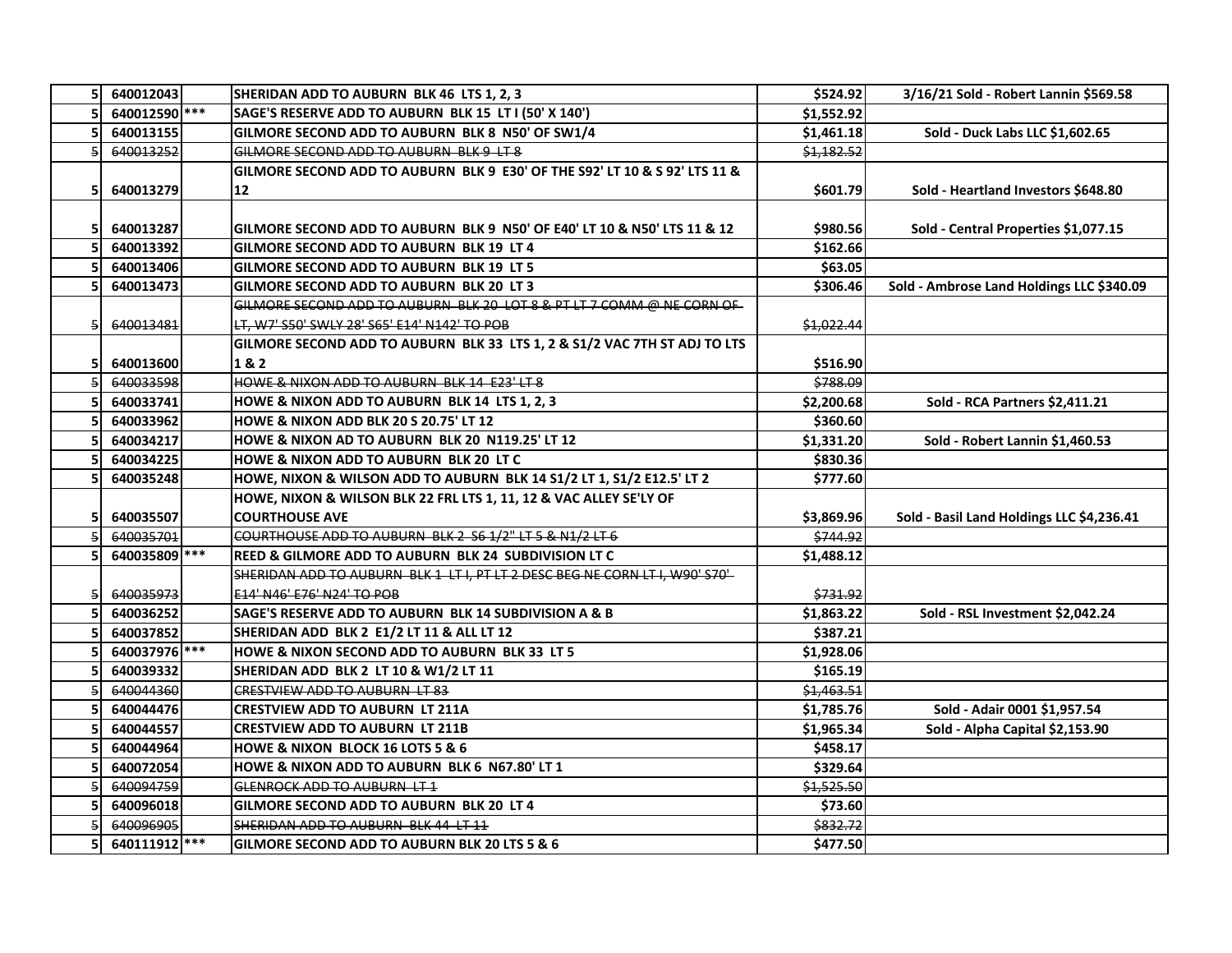|                 | 10 640013732 ***         | <b>BROCK OT BLK 10 LTS 10, 11, 12</b>                                         | \$279.70   |                                           |
|-----------------|--------------------------|-------------------------------------------------------------------------------|------------|-------------------------------------------|
| <b>10</b>       | 640013767                | <b>BROCK OT BLK 12 LTS 9 &amp; 10</b>                                         | \$134.52   |                                           |
| <b>10</b>       | 640013864                | RUES ADD TO BROCK BLK 62 LTS 1 THRU 5 & VAC ALLEY                             | \$289.92   |                                           |
| 10              | 640013902 ***            | RUES ADD TO BROCK BLK 63 LTS 5, 6, 7                                          | \$98.68    |                                           |
| 10              | 640014070                | RUES ADD TO BROCK BLK 80 LT 1, 2 & N1/2 VAC 10TH ST                           | \$431.23   | Sold - Central Properties \$466.33        |
|                 |                          | RUES ADD TO BROCK BLK 82 LTS 1 THRU 6 & E1/2 ADJ VAC ALLEY & ADJ VAC W1/2     |            |                                           |
| <b>10</b>       | 640014119                | LAFAYETTE ST & ADJ VAC N1/2 10TH ST                                           | \$963.14   | Sold - Midwest Management \$1,058.10      |
| 10              | 640014208                | STARR & CAMPBELLS ADD TO BROCK BLK 9 LTS 10, 11, 12                           | \$347.40   | Sold - Ambrose Land Holdings LLC \$384.85 |
| <b>10</b>       | 640014305 ***            | STARR & CAMPBELLS SECOND ADD TO BROCK BLK 13 E74' OF LTS 1 & 2                | \$412.50   |                                           |
| 40              | 640014348                | STARR & CAMPBELLS SECOND ADD TO BROCK BLK 13 LTS 7, 8, 9, 10                  | \$245.68   |                                           |
| 10              | 640014410                | STARR & CAMPBELLS SECOND ADD TO BROCK BLK 16 LTS 5 THRU 8                     | \$417.24   |                                           |
| 10              | 640014488                | STARR & CAMPBELLS SECOND ADD TO BROCK BLK 20 LTS 7 & 8                        | \$27.32    |                                           |
| 10              | 640014496                | STARR & CAMPBELLS SECOND ADD TO BROCK BLK 20 LT 9                             | \$101.05   |                                           |
| 10              | 640014526                | STARR & CAMPBELLS SECOND ADD TO BROCK BLK 20 LTS 11 & 12                      | \$318.28   |                                           |
| 10              | 640014534                | STARR & CAMPBELLS THIRD ADD TO BROCK BLK 1 W1/2 BLK EX HWY                    | \$206.46   |                                           |
| 10              | 640014550 ***            | <b>STARR &amp; CAMPBELLS THIRD ADD TO BROCK BLK 2 LT 7</b>                    | \$907.52   |                                           |
| <b>10</b>       | 640014577                | STARR & CAMPBELLS THIRD ADD TO BROCK BLK 2 LTS 11 & 12                        | \$65.28    |                                           |
| 10              | 640034292 ***            | BROCK OT BLK 9 FRL LTS 5 & 6, LTS 7 & 8 OR SUBDIV A, B, C, D, E               | \$300.06   |                                           |
| 10              | 640034373                | BROCK OT BLK 11 SUB A, B, C, D, E, F & LT 4                                   | \$286.40   |                                           |
| 10              | 640034640 ***            | <b>BROCK O T BLK 11 SUB H (S24' LT 5, N12' LT 6)</b>                          | \$377.34   |                                           |
| 10              | 640045456                | BROCK OT BLK 10 N1/2 LT 2 (SUB LT C)                                          | \$3.44     |                                           |
| 10              | 640045561                | <b>BROCK OT BLK 12 LTS 11 &amp; 12</b>                                        | \$134.52   |                                           |
| 10              | 640045596                | RUES ADD TO BROCK BLK 59 LTS 1, 2 & ADJ VAC W1/2 9TH ST                       | \$19.84    |                                           |
| 10              | 640045626 ***            | <b>RUES ADD TO BROCK BLK 61 LTS 6 &amp; 7</b>                                 | \$23.08    |                                           |
|                 |                          | RUES ADD TO BROCK BLK 77 LTS 1 THRU 7 & E40' OF W1/2 BLK 77, ALL BLK 78 & ADJ |            |                                           |
| 40              | 640045766 <sup>***</sup> | VAC S40' X E196' 10TH ST, N1/2 11TH, LAFAYETTE STS & ALLEY                    | \$1,809.04 |                                           |
| 10              | 640045782 ***            | RUES ADD TO BROCK BLK 80 LTS 3, 4, 5, 6 EX HWY                                | \$211.48   |                                           |
| 10              | 640045804 ***            | RUES ADD TO BROCK BLK 81 LT 1 & ADJ E1/2 VAC ALLEY                            | \$24.40    |                                           |
| 10              | 640045898 ***            | STARR & CAMPBELLS ADD TO BROCK BLK 8 LTS 7 & 8                                | \$54.70    |                                           |
| $\overline{10}$ | 640046029 <sup>***</sup> | STARR & CAMPBELLS SECOND ADD TO BROCK BLK 15 LTS 7 THRU 12                    | \$167.84   |                                           |
| $\overline{10}$ | 640046045                | STARR & CAMPBELLS SECOND ADD TO BROCK BLK 19 ALL OF BLK                       | \$300.58   |                                           |
| $\overline{15}$ | 640016413                | BROWNVILLE O T BLK 7 LTS 6 & 7                                                | \$72.18    |                                           |
| $\overline{45}$ | 640016588                | BROWNVILLE O T BLK 16 LTS 9 & 10                                              | \$149.31   |                                           |
| 15 <sub>l</sub> | 640016596                | <b>BROWNVILLE OT BLK 17 LT 6 &amp; 7</b>                                      | \$365.76   | 3/16/21 Sold - Robert Lannin \$407.03     |
| 15              | 640016677                | <b>BROWNVILLE OT BLK 18 LTS 5 &amp; 6</b>                                     | \$353.59   | Sold - Heartland Investors \$383.27       |
| $\overline{15}$ | 640034306                | BROWNVILLE O T BLK 10 N1/2 LTS 1, 2 & LTS 3 THRU 16                           | \$183.98   |                                           |
| 15              | 640040144                | BROWNVILLE O T BLK 37 LTS 1 THRU 5                                            | \$459.44   |                                           |
| 15              | 640040241 ***            | <b>BROWNVILLE O T BLK 46 LTS 2 THRU 8</b>                                     | \$763.10   |                                           |
| 15              | 640040330                | <b>BROWNVILLE O T BLK 57 LTS 1 THRU 8</b>                                     | \$39.24    |                                           |
| 15              | 640040357 ***            | <b>BROWNVILLE O T BLK 61 LTS 9 THRU 16</b>                                    | \$201.58   |                                           |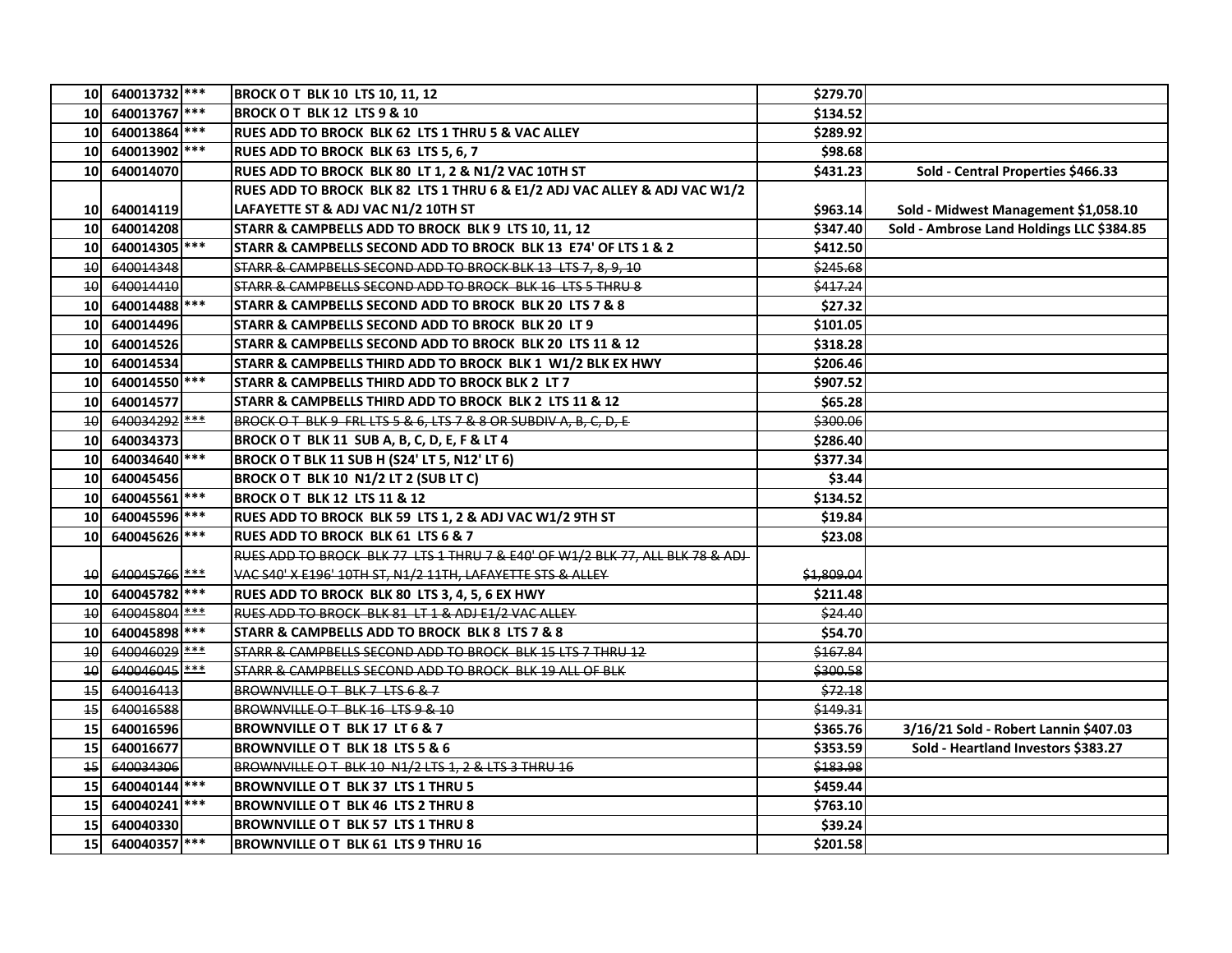|                 | 15 640040438 *** | MIDDLE BROWNVILLE ADD BLK 3 LTS 6, 7, 8, 9                                     | \$287.96   |                                 |
|-----------------|------------------|--------------------------------------------------------------------------------|------------|---------------------------------|
| 15 <sup>1</sup> | 640040489        | <b>BROWNVILLE O T BLK 67 ALL OF BLK</b>                                        | \$84.80    |                                 |
|                 |                  | BROWNVILLE WEST DIVISION ALL BLK C EX N1/2 LTS 6 THRU 8 & N25' OF S1/2 LTS 7 & |            |                                 |
| $+5$            | 640040802        |                                                                                | \$583.03   |                                 |
| 15 <sub>l</sub> | 640040810        | BROWNVILLE NORTH ADD ALL OF BLKS 3, 4, 12                                      | \$185.24   |                                 |
| <b>20</b>       | 640014674        | JOHNSON O T BLK 3 LTS 5 & 6                                                    | \$187.36   |                                 |
| 20              | 640014704        | JOHNSON OT BLK 3 N1/2 LT 14 & ALL LT 15                                        | \$295.55   |                                 |
| 20              | 640014763        | JOHNSON OT BLK 4 LT 7 & LT 8 EX N17'                                           | \$749.58   |                                 |
| <b>20</b>       | 640015131        | JOHNSON OT BLK 10 LT 13                                                        | \$102.16   |                                 |
| 20              | 640015166        | JOHNSON OT BLK 10 LTS 15 & 16                                                  | \$773.80   |                                 |
| <b>20</b>       | 640015360        | JOHNSON O T BLK 15 LT 16                                                       | \$285.70   |                                 |
| 20              | 640015514        | JOHNSON O T BLK 17 LT 4                                                        | \$552.02   |                                 |
| <b>20</b>       | 640016022        | PARK ADD TO JOHNSON BLK 3 LTS 1 THRU 5                                         | \$311.04   | Sold - Husker Partners \$337.75 |
| 20              | 640016251        | PARK ADD TO JOHNSON BLK 8 LTS 12, 13, 14 & S8' LT 15                           | \$1,531.22 |                                 |
| 20              | 640035612        | JOHNSON O T BLK 11 LTS 3 THRU 6                                                | \$267.76   |                                 |
|                 |                  | SEC 7-5-13 N1/2 ABAND RR ROW LYING S OF BLK 13 IN JOHNSON O T (120' X 264' EX- |            |                                 |
| 20              | 640064345        | ST) EX EXT WALNUT ST                                                           | \$31.70    |                                 |
| 25              | 640017347        | JULIAN OT BLK 1 LTS 3, 4, 5                                                    | \$403.48   |                                 |
| 25              | 640017460        | JULIAN OT BLK 4 LT 7 12 1/2' OFF W SIDE OF LT 8                                | \$155.74   |                                 |
| 25              | 640017568        | JULIAN FIRST ADD BLK 9 W1/2 LT 8 & ALL LT 9                                    | \$360.47   |                                 |
| <b>30</b>       | 640018025        | NEMAHA BLK 45 LTS 12, 13, 14                                                   | \$709.24   | Sold - Adair 0001 \$780.49      |
| 30              | 640018033        | <b>NEMAHA BLK 45 LTS 15 &amp; 16</b>                                           | \$38.44    |                                 |
| <b>30</b>       | 640018270        | NEMAHA BLK 62 S34' LT 4 & ALL LT 5                                             | \$16.56    |                                 |
| <b>30</b>       | 640018300        | NEMAHA BLK 63 LTS 9 & 10                                                       | \$20.10    |                                 |
| <b>30</b>       | 640018319        | <b>NEMAHA BLK 63 LTS 11 &amp; 12</b>                                           | \$18.68    |                                 |
| 30              | 640018467        | NEMAHA BLK 70 LTS 6 THRU 8                                                     | \$54.82    |                                 |
|                 | 30 640018491     | <b>NEMAHA BLK 72 LTS 1 THRU 3</b>                                              | \$579.32   |                                 |
| 30l             | 640018505 ***    | <b>NEMAHA BLK 72 LTS 4 THRU 8</b>                                              | \$847.69   |                                 |
| <b>30</b>       | 640018548 ***    | NEMAHA BLK 72 LTS 13 THRU 16                                                   | \$2,539.02 |                                 |
| <b>30</b>       | 640018636        | NEMAHA BLK 86 E1/2 LTS 1, 2, 3                                                 | \$62.82    |                                 |
| 30              | 640018637        | NEMAHA BLK 86 LTS 14, 15, 16                                                   | \$444.90   |                                 |
| <b>30</b>       | 640018645        | NEMAHA BLK 86 LTS 4 THRU 8                                                     | \$158.16   |                                 |
| 30              | 640032990        | NEMAHA BLK 65 LT 16                                                            | \$756.04   |                                 |
|                 | 30 640041442 *** | NEMAHA BLK 38 E1/2 LTS 5, 6, 7, 8                                              | \$568.31   |                                 |
| 30I             | 640041566        | <b>NEMAHA BLK 49 LT 10</b>                                                     | \$9.36     |                                 |
| <b>30</b>       | 640041574        | <b>NEMAHA BLK 49 LTS 11 &amp; 12</b>                                           | \$29.58    |                                 |
| <b>30</b>       | 640041809        | NEMAHA BLK 46 LTS 7 & 8                                                        | \$197.22   |                                 |
| <b>30</b>       | 640079180 ***    | NEMAHA BLK 41 & 42 ABAND RR ROW                                                | \$333.08   |                                 |
| 30              | 640111319        | NEMAHA BLK 38 W1/2 LOTS 5, 6, 7, 8                                             | \$83.80    |                                 |
| 33              | 640018564        | <b>NEMAHA BLK 84 LTS 1 THRU 8</b>                                              | \$163.98   |                                 |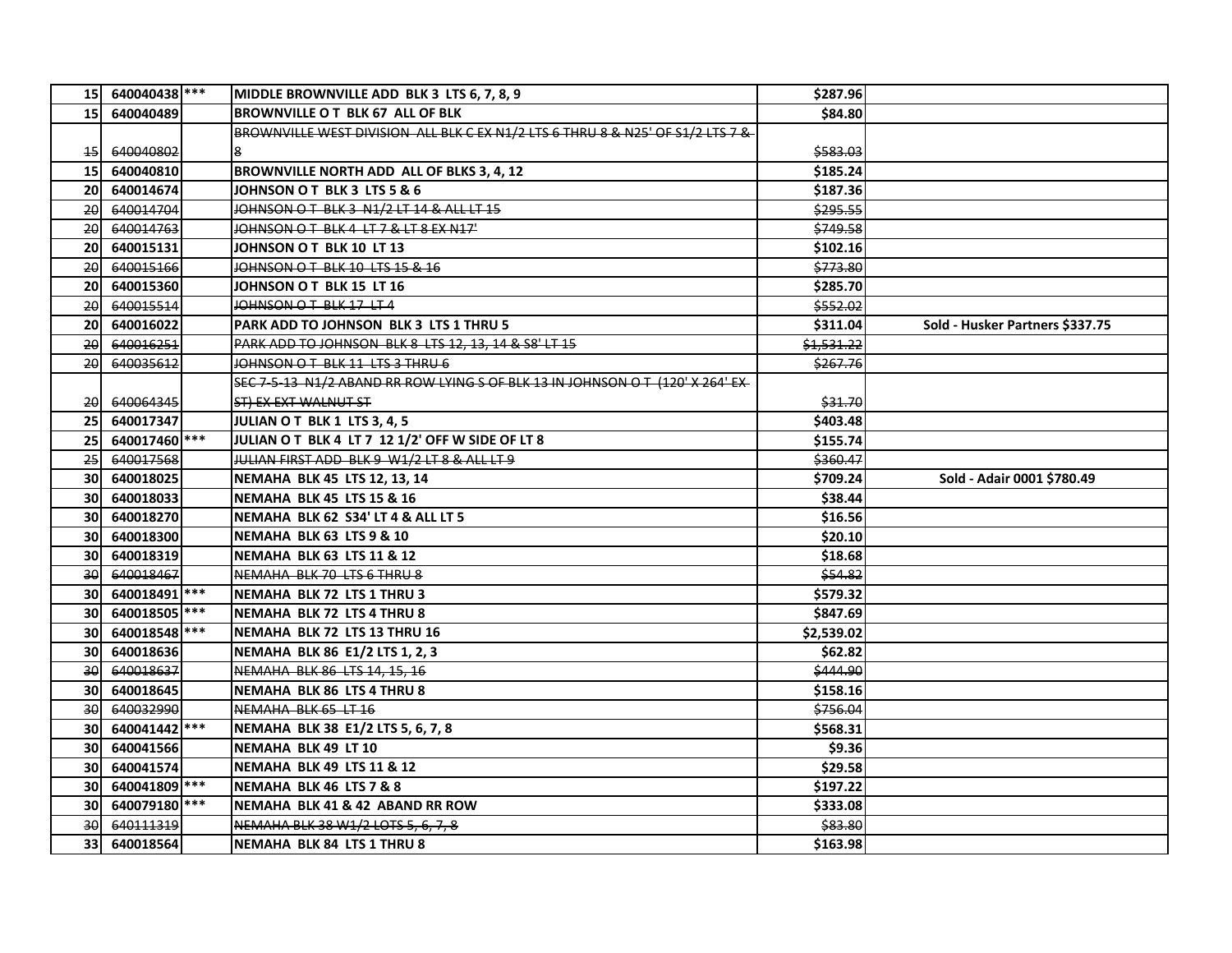| <b>351</b>      | 640018769       | <b>PERU OT BLK 63 LTS 1, 2, 3, 4</b>                                      | \$308.30   |                                             |
|-----------------|-----------------|---------------------------------------------------------------------------|------------|---------------------------------------------|
| 35              | 640018769 ***   | PERU O T BLK 63 LTS 1, 2, 3, 4 (Drainage)                                 | \$21.60    |                                             |
| 35I             | 640018890       | PERU OT BLK 88 LT 1                                                       | \$206.62   |                                             |
| 35              | 640018971       | PERU O T BLK 107 LTS 1 THRU 6 & ADJ VAC S1/2 OLIVE ST                     | \$56.60    |                                             |
| 35              | 640019005       | PERU OT BLK 108 LTS 10, 11, 12                                            | \$435.72   |                                             |
| 35              | 640019234 ***   | PERU O T BLK 135 E1/2 LTS 7, 8, 9 & E1/2 OF S1/2 LT 10                    | \$3,460.19 | Sold - Russ Pinyan \$5,496.84               |
| 35              | 640019374       | PERU O T BLK 137 N44' LT 8 & ALL LTS 9 THRU 11                            | \$1,240.08 |                                             |
| 35              | $640019382$ *** | PERU OT BLK 137 LT 12                                                     | \$999.30   |                                             |
| 35              | 640019471 ***   | PERU O T BLK 140 LTS 1 THRU 6 EX S33' OF W 61' LT 6                       | \$938.04   |                                             |
| <b>35</b>       | 640019544 ***   | <b>PERU O T BLK 141 LTS 9 &amp; 10</b>                                    | \$1,212.02 | Sold - Ambrose Land Holdings LLC \$1,419.78 |
| 35              | 640019595       | PERU OT BLK 143 E2/3 LTS 4, 5 & N12' OF LT 6                              | \$234.69   |                                             |
| 35              | 640019676       | PERU OT BLK 146 N12' LT 7, S15' LT 8                                      | \$974.16   | Sold - Russ Pinyan \$1,143.10               |
| 35              | 640019927 ***   | PERU NEALS ADD BLK 166 W42' LT 6 & W42' OF S7' LT 5                       | \$372.22   |                                             |
| 35              | 640019994       | PERU NEALS ADD BLK 167 S1/2 LT 3 & ALL LT 4                               | \$326.41   | Sold - Ambrose Land Holdings LLC \$354.20   |
| 35              | 640020003       | PERU NEALS ADD BLK 167 LTS 5, 6 & ADJ VAC N1/2 KANSAS ST                  | \$635.64   | Sold - Ambrose Land Holdings LLC \$700.01   |
| 35              | 640020011       | PERU NEALS ADD BLK 167 LTS 7, 8 & ADJ VAC N1/2 KANSAS ST                  | \$239.43   |                                             |
| 35              | 640020038       | PERU NEALS ADD BLK 167 LTS 9 & 10                                         | \$279.38   |                                             |
| <b>35</b>       | 640020046       | PERU NEALS ADD BLK 167 LTS 11 & 12                                        | \$383.42   |                                             |
| 35              | 640020151 ***   | PERU NEALS ADD BLK 176 E88' LT 5                                          | \$830.70   |                                             |
| 35              | 640020232       | PERU NEALS ADD BLK 177 LTS 11 & 12                                        | \$2,361.18 |                                             |
| 35              | 640020402       | PERU NEALS ADD BLK 196 W35' LTS 1 & 2                                     | \$127.14   |                                             |
| 35              | 640020410       | PERU NEALS ADD BLK 196 E109' LTS 1 & 2                                    | \$1,075.54 |                                             |
| 35              | 640020569       | PERU NEALS ADD BLK 197 LT 9 & S1/2 LT 10                                  | \$465.25   | Sold - Adair 0001 \$502.73                  |
| 35              | 640020585       | PERU NEALS ADD BLK 197 N2' LT 11 & ALL LT 12                              | \$2,176.80 |                                             |
| <b>35</b>       | 640020852       | PERU NEALS ADD BLK 208 S1/2 LT 2 & ALL LT 3~                              | \$643.52   | Sold - Russ Pinyan \$708.62                 |
| 35I             | 640031471       | PERU O T BLK 90 LTS 3 THRU 6 & ADJ E1/2 VAC ALLEY & N1/2 ADJ VAC OLIVE ST | \$770.20   | Sold - AAC LP \$847.13                      |
| 35 <sub>1</sub> | 640036317       | PERU OT BLK 116 N1/2 LT 11                                                | \$408.76   |                                             |
| 35              | 640036325       | PERU OT BLK 117 N1/2 LT 2                                                 | \$587.94   |                                             |
| 35              | 640036333 ***   | PERU OT BLK 117 E68' OF N1/2 LT 1                                         | \$119.08   |                                             |
| 35              | 640036376       | PERU OT BLK 117 E76' S1/2 LT 2                                            | \$548.50   |                                             |
| 35              | 640036554       | PERU O T BLK 137 E66' LTS 5 & 6                                           | \$778.38   | Sold - Russ Pinyan \$1,030.89               |
| 35              | 640036570       | PERU OT BLK 110 LTS 1 THRU 6 & VAC ALLEY                                  | \$924.72   | Sold - AAE LP \$1,016.09                    |
| <b>35</b>       | 640042481 ***   | PERU O T BLK 84 LTS 2, 3 & ADJ VAC W1/2 4TH ST (.19 AC)                   | \$36.72    |                                             |
|                 |                 | PERU O T BLK 85 & ADJ VAC E1/2 4TH ST & ADJ VAC N1/2 MULBERRY ST EX ABAND |            |                                             |
| 35              | 640042538 ***   | RR ROW (2 AC)                                                             | \$289.42   |                                             |
| 35              | 640042716       | PERU OT BLK 111 PT LTS 1 & 2, ALL LTS 4, 5, & 6                           | \$85.26    |                                             |
| 35              | 640042724       | PERU OT BLK 111 LT 3                                                      | \$6.62     |                                             |
| 35              | 640042775       | PERU OT BLK 111 LTS 7 & 8                                                 | \$17.68    |                                             |
| 35              | 640042783       | PERU OT BLK 111 LTS 9 THRU 12                                             | \$35.34    |                                             |
| 35              | 640042805       | PERU OT BLK 112 W OF RAILROAD                                             | \$11.58    |                                             |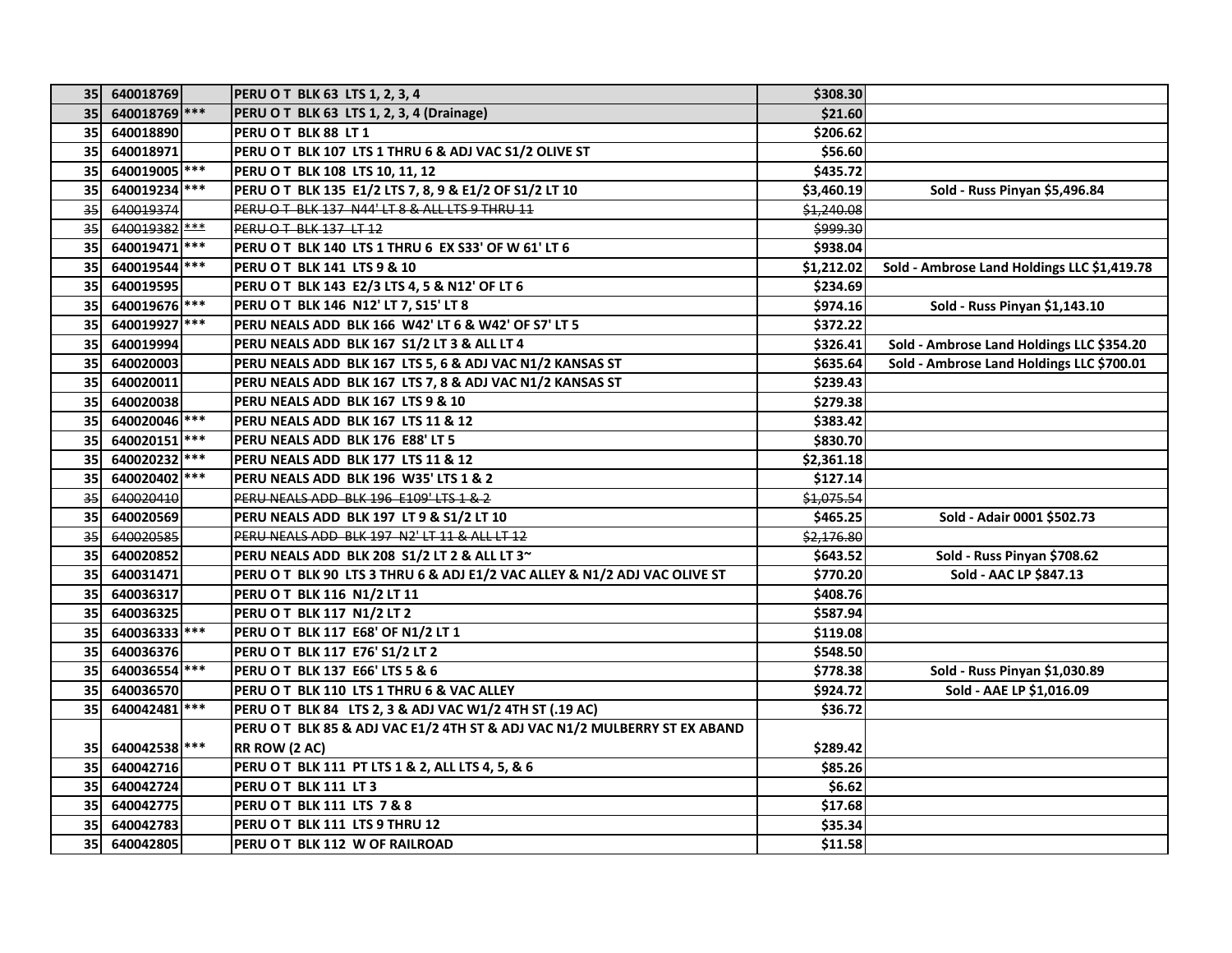| 35              | 640042848     | PERU OT BLK 113 LT 2                                                            | \$4.56              |                                       |
|-----------------|---------------|---------------------------------------------------------------------------------|---------------------|---------------------------------------|
| 35              | 640042899 *** | PERU OT BLK 117 S1/2 LT 1                                                       | \$115.52            |                                       |
| 35 <sub>l</sub> | 640042937     | PERU O T BLK 115 LT 1 THRU 6 & E1/2 VAC ST ADJ LTS 4 THRU 6                     | \$41.47             |                                       |
| <b>35</b>       | 640043100     | PERU OT BLK 143 W1/3 LTS 4 & 5                                                  | \$5.85              |                                       |
| 35              | 640043135     | PERU NEALS ADD BLK 143 S36' LT 6                                                | \$6.65              |                                       |
| 35 <sub>l</sub> | 640043186     | PERU NEALS ADD BLK 146 S36' OF LT 7                                             | \$26.34             |                                       |
| 35              | 640043208 *** | PERU NEALS ADD BLK 148 E72' OF S36' LT 6                                        | \$32.62             |                                       |
| 35              | 640043275 *** | PERU O T BLK 148 E72' OF S1/2 LT 4, E72' LT 5, E72' OF N12' OF LT 6             | \$76.42             |                                       |
| 35              | 640073573     | PERU OT BLK 115 LTS 7, 8 & ADJ E1/2 VAC 4TH ST                                  | \$12.06             |                                       |
| 35              | 640075282 *** | PERU OT BLK 117 W68' OF N1/2 LT 1                                               | \$140.90            |                                       |
| 75              | 640022235     | SEC 18-4-13 10.93 AC - S1150' OF E414' OF E1/2 SE1/4                            | <del>\$645.12</del> |                                       |
| 75              | 640025153     | SEC 3-5-13 83.84 AC - LTS 11, 17, 18, 19, 25, 26                                | \$1,279.35          |                                       |
|                 |               | SEC 31-5-13 69.01 AC - N1/2 SW1/4 EX HWY & EX BEG @ CENTER ONE-QUARTER          |                     |                                       |
|                 |               | CORN, NW'LY ALG N LINE 540.53' TO CREEK CENTERLINE, SE'LY 206.22'SW'LY 50.50'   |                     |                                       |
| 75              | 640026001     | <b>SE'LY 57.5</b>                                                               | \$2,203.12          | Sold - Heartland Investors \$2,413.89 |
| 75              | 640032931     | SEC 7-5-13 3.47 AC - LT 1 OF 2 OF 9, LTS 5 OF 2 OF 9 IRR TRCTS                  | \$405.26            |                                       |
| 75              | 640048382     | SEC 34-5-12 80 AC - W1/2 SE1/4                                                  | \$1,014.43          | Sold - AAD LP \$1,090.25              |
| 75              | 640049311     | SEC 21-5-13 77.95 AC - E1/2 NE1/4 EX HWY                                        | \$1,325.74          |                                       |
| 75              | 640049346     | SEC 21-5-13 80 AC - N1/2 SE1/4                                                  | \$1,256.53          |                                       |
|                 |               | SEC 7-5-13 2.87 AC ABAND RR ROW IN SE1/4 SE1/4 OF SEC EX .41 AC TR & 1.27 AC    |                     |                                       |
| 75              | 640064353     | TR & 1.30 AC TR                                                                 | \$32.82             |                                       |
|                 |               |                                                                                 |                     |                                       |
|                 |               | SEC 10-4-13 1.48 AC TRACT IN NE1/4 BEG SW CORN OF SURVEY RES 03-21, DATED 6-    |                     |                                       |
| 75              | 640098118     | 5-03, NELY 191.40' WLY 344.60' SELY 221.32' NELY 229.87' ELY 45.86' SELY 41.98' | \$23.64             | 3/16/21 Sold - Robert Lannin \$30.98  |
| 80              | 640048226     | SEC 11-4-12-35 AC-LTS-5                                                         | \$814.64            |                                       |
| 80              | 640114211     | SEC 11-4-12 45 AC - SE 1/4 SW1/4. LT 8                                          | \$1,240.28          |                                       |
| 85              | 640046509     | SEC 20-4-13-160 AC-NE1/4                                                        | \$3,524.94          |                                       |
|                 |               | SEC 23-6-13 6.58 AC TR COMM NE CORN NE1/4, S868.07' POB, S665.40' W216.33'      |                     |                                       |
| 90              | 640029264     | NELY 282.25' W207.34' N140.29' NELY 355.51' E359.48' TO POB                     | \$811.88            | Sold - Kim Castner \$873.56           |
| 90              | 640029663     | SEC 8-6-14 153 AC - NW1/4 EX TRCT IN NE CRNR E OF RR LESS RR                    | \$2,608.68          |                                       |
| <b>90</b>       | 640057969     | SEC 1-6-13 40 AC - SW1/4 SW1/4                                                  | \$1,638.82          | Sold - RSL Investment \$1,796.88      |
| 90              | 640058523     | SEC 12-6-13 80 AC - E1/2 SW1/4                                                  | \$3,243.34          | Sold - Central Properties \$3,551.26  |
| 90              | 640061044 *** | SEC 16-6-13 1 AC - LT 2 OF 14                                                   | \$95.26             |                                       |
| 90              | 640062644     | SEC 8-6-14 80 AC - E1/2 SW1/4                                                   | \$1,437.81          |                                       |
|                 |               | SEC 11-6-13 (IOLRE) S1/2 SE1/4 IMPROVEMENTS ON LEASED REAL ESTATE - HOUSE,      |                     |                                       |
| <b>90l</b>      | 640098215 *** | <b>GARAGE &amp; SMOKE HOUSE ON IOLRE</b>                                        | \$500.64            |                                       |
|                 |               | SEC 7-6-14 4.51 AC - TR BEG @ SE CORN FRL W1/2 SW1/4 OF SEC W624.68' N245.59'   |                     |                                       |
| <b>90l</b>      | 640098819     | E283.60' N130.89' SELY 338.91' S367.20' TO POB                                  | \$331.46            | Sold - RCA Partners \$367.42          |
|                 |               | SEC 8-5-14-25 AC - W1/2 NW1/4 LYING NW OF CENTER LINE OF CREEK & EX PT E1/2-    |                     |                                       |
| 95              | 640033393     | NW1/4 N OF CRK & S33' OF W1320' OF S1/2 SW1/4 SEC 5-5-14                        | \$1,326.98          |                                       |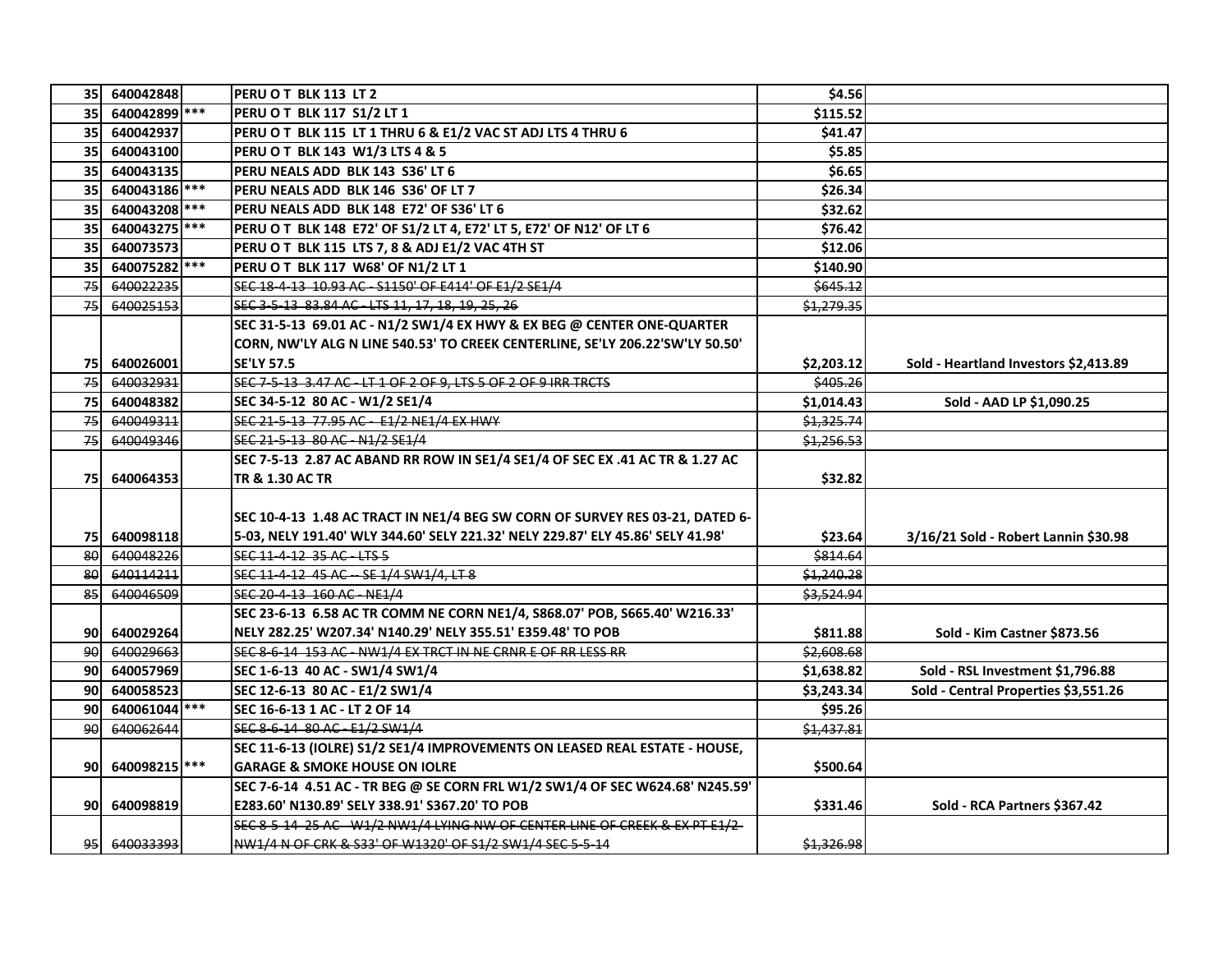| 95         | 640047513     | SEC 1-4-13 80 AC - S1/2 NW1/4                                                         | \$2,168.26            | Sold - Robert Lannin \$2,375.77             |
|------------|---------------|---------------------------------------------------------------------------------------|-----------------------|---------------------------------------------|
| 95         | 640047610     | SEC 1-4-13 171.42 AC - LT 1, LT 2, E330' OF FRL NW1/4 NW1/4 & FRL N1/2 NE1/4          | \$5,944.40            | Sold - Ryde Investments \$6,504.59          |
| 95         | 640048498     | SEC 1-5-13 - S 60 AC OF FRL NW1/4                                                     | \$944.80              |                                             |
| 95         | 640048951     | SEC 13-5-13 77.79 AC - E1/2 SE1/4 EX HWY                                              | \$1,517.45            |                                             |
|            |               | SEC 25-6-13 84.10 AC - SW1/4 SE1/4 LYING S OF RAILROAD, E1/2 SE1/4 LYING S OF         |                       |                                             |
| 95         | 640061583     | RIVER (INCLUDES PART LOT 5)                                                           | <del>\$3,562.34</del> |                                             |
| 95         | 640062059     | SEC 36-6-13 158.77 AC - E1/2 NE1/4, W1/2 NE1/4 INCLUDING ABAND RR ROW                 | \$6,911.34            |                                             |
| 95         | 640063780     | SEC 31-6-14 86.47 AC - FRL W1/2 NW1/4                                                 | \$3,666.88            |                                             |
| 110        | 640027504     | SEC 11-5-15 80.02 AC - E1/2 NE1/4                                                     | \$1,044.92            | Sold - AAE LP \$1,122.86                    |
| 110        | 640027512     | SEC 11-5-15 4 AC TRACT 486' X 358' IN NE1/4 NW1/4                                     | \$2,280.82            |                                             |
| 440        | 640031048     | SEC 30-6-15 120 AC - LTS 3, 4, 5, 6, SE1/4 NE1/4                                      | \$7,492.40            |                                             |
|            |               | SEC 24-7-15 293.70 AC - ACCR SEC 24, LT 1 TO 1, LT 3 OF 2, LT 1, LT 1 TO 3 OF 2, LT 1 |                       |                                             |
| <b>110</b> | 640031218     | OF 1 IN SEC 25, ACCR IN SEC 19 LT 1 OF 1 TO 1                                         | \$9,539.30            | Sold - Rush Creek Investments \$10,754.22   |
|            |               | SEC 24-7-15 293.70 AC - ACCR SEC 24, LT 1 TO 1, LT 3 OF 2, LT 1, LT 1 TO 3 OF 2, LT 1 |                       |                                             |
| <b>110</b> | 640031218     | OF 1 IN SEC 25, ACCR IN SEC 19 LT 1 OF 1 TO 1 (Drainage)                              | \$508.50              | $\mathbf{u} = \mathbf{u}$                   |
| <b>110</b> | 640065325 *** | SEC 21-6-15 .98 AC - LT 2 OF 18, LT 1 OF 1 OF 18                                      | \$255.64              |                                             |
| 110        | 640065406     | SEC 22-6-15 7.78 AC - BLKS 1, 2, 3 EX RR                                              | \$53.36               | Sold - Robert Lannin \$62.08                |
| 110        | 640065813     | SEC 29 6-15 149.77 AC - NW1/4 EX HWY                                                  | \$7,799.90            |                                             |
| 110        | 640065848     | SEC 29 6 15 40 AC NW1/4 SW1/4                                                         | \$2,252.88            |                                             |
| 110        | 640065880     | SEC 30-6-15-106.90 AC-N1/2 NE1/4, LTS 1 & 2 EX HWY                                    | \$5,277.40            |                                             |
| 110        | 640066089     | SEC 30 6-15 72.38 AC - FRL W1/2 NW1/4 EX HWY                                          | \$3,372.44            |                                             |
| <b>110</b> | 640066550     | SEC 30-7-16 29.09 AC - PT ACCR LT 1 OF 1 TO 1, ACCR LT 1 OF 1 TO 1                    | \$913.52              | Sold - Rush Creek Investments \$1,105.85    |
| 110        | 640066550     | SEC 30-7-16 29.09 AC - PT ACCR LT 1 OF 1 TO 1, ACCR LT 1 OF 1 TO 1 (Drainage)         | \$115.50              |                                             |
| 110        | 640066720     | SEC 35-6-15-20 AC-LT-28                                                               | \$1,499.14            |                                             |
| 110        | 640069908     | SEC 22-6-15 30.22 AC - TR IN SW1/4 NW1/4                                              | \$268.88              | Sold - AAA LP \$292.65                      |
| 110        | 640069983     | SEC 22-6-15 3.29 AC - BLK 35 & BLK 24 S OF ROW OF HWY 67 MT VERNON ADD                | \$47.17               | Sold - Kim Castner \$55.46                  |
| 110        | 640082750     | SEC 29-6-15 (IOLRE) NW1/4 AG IMPROVEMENT ON LEASED REAL ESTATE                        | \$114.54              |                                             |
| 110        | 640097774     | SEC 23-6-15 WESSELS SUBDIVISION .45 AC--IRR TRCT LT 3 PARC 4                          | \$1,405.74            |                                             |
|            |               |                                                                                       |                       |                                             |
| 110        | 640098126     | SEC 36-6-15 6.98 AC - TRACT 2 - N334.90' OF SE1/4 SW1/4 LYING E OF NRD ROW            | \$232.43              | Sold - Robert Lannin \$253.66               |
|            |               | SEC 11-5-15 79 AC - W1/2 NE1/4, EX .98 AC TR COMM SW CORN NE1/4 E518.15' TO           |                       |                                             |
| 110        | 640103022     | POB NELY 234.17' NELY 146.16' S236.22' W235.90 TO POB                                 | \$1,143.94            | Sold - AAC LP \$1,228.80                    |
| <b>115</b> | 640023789     | SEC 13-4-15 97 AC - SW1/4 NW1/4, NW1/4 SW1/4, & N 17 AC SW1/4 SW1/4                   | \$8,248.86            | Sold - AAA LP \$9,024.28                    |
| <b>115</b> | 640031927     | SEC 12-5-15 33.86 AC - LT 4, LTS 3 & 5 E OF CO RD & LT 9 IN SE1/4                     | \$576.83              | Sold - Rush Creek Investments \$622.10      |
| <b>115</b> | 640054854     | SEC 14-4-15 39.68 AC - SE1/4 NE1/4 EX LT 1                                            | \$1,833.36            | Sold - Kim Castner \$2,009.59               |
| 115        | 640054862     | SEC 14-4-15 N 11 AC OF NE1/4 SE1/4                                                    | \$519.16              | Sold - AAB LP \$572.65                      |
| 115        | 640054900     | SEC 14-4-15 107.79 AC - NE1/4 NE1/4 LESS RD, LTS 4 THRU 7                             | \$5,616.46            | Sold - Ambrose Land Holdings LLC \$9,798.72 |
| 115        | 640054900     | SEC 14-4-15 107.79 AC - NE1/4 NE1/4 LESS RD, LTS 4 THRU 7 (Drainage)                  | \$169.76              | $\mathbf{u}$ $\mathbf{u}$                   |
| 115        | 640054919     | SEC 13-4-15 194.96 AC - S1/2 NE1/4 NE1/4, SE1/4 NE1/4, SE1/4 EX HWY & EX RR           | \$9,557.56            | Sold - Cosine Commodities \$10,582.50       |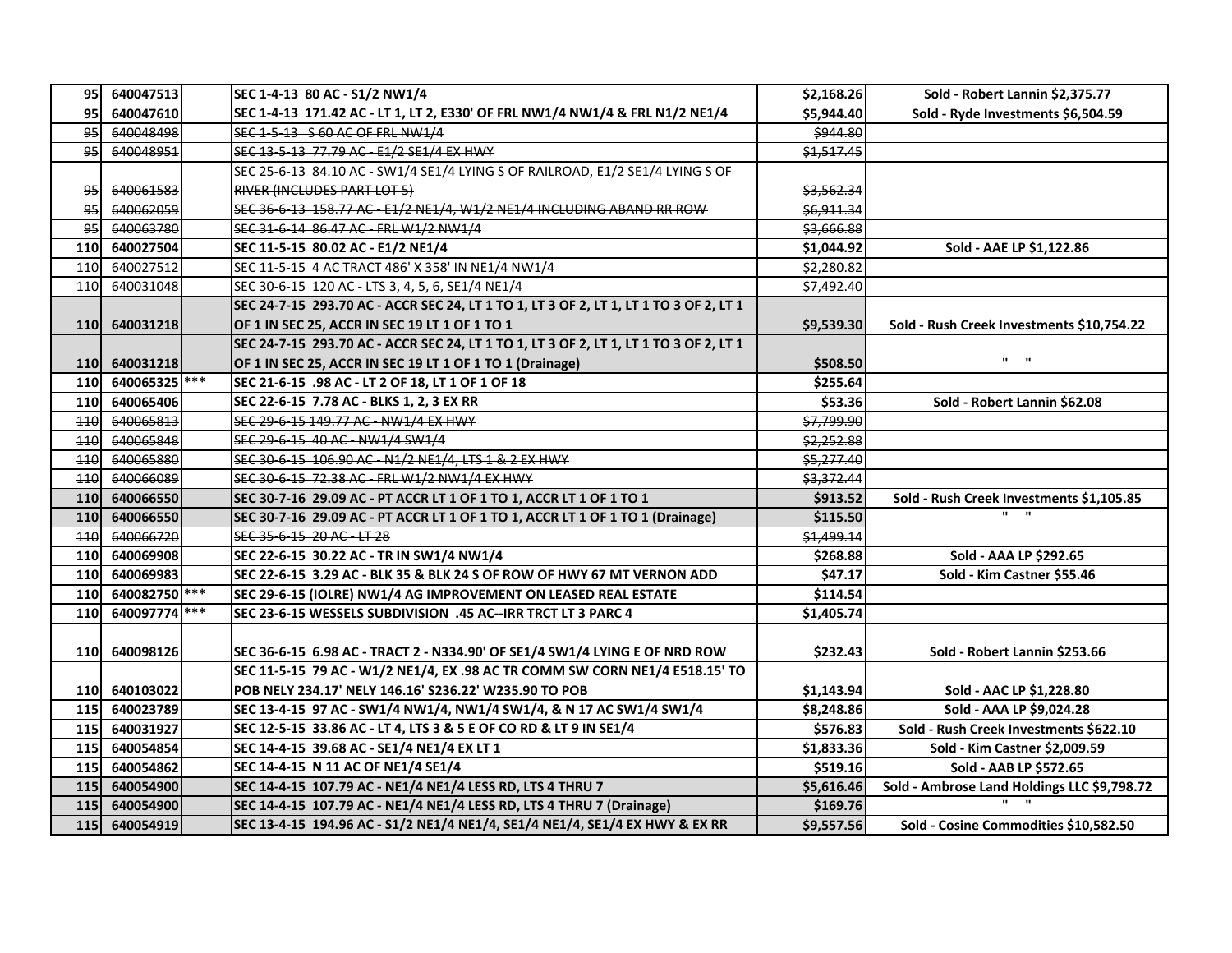|            |           | SEC 13-4-15 194.96 AC - S1/2 NE1/4 NE1/4, SE1/4 NE1/4, SE1/4 EX HWY & EX RR       |            |                                        |
|------------|-----------|-----------------------------------------------------------------------------------|------------|----------------------------------------|
| 115        | 640054919 | (Drainage)                                                                        | \$116.42   | $\mathbf{u} = \mathbf{u}$              |
|            |           | SEC 16-5-15-2.69 AC BEG @ N HWY ROW LN & E LN W1/2 SW1/4, W375' N326.2'           |            |                                        |
| 115        | 640056474 | E374.1' S300' TO POB                                                              | \$447.42   |                                        |
| <b>115</b> | 640056679 | SEC 12-5-15 6.36 AC - LT 9 IN SE1/4                                               | \$81.08    | Sold - Kim Castner \$127.77            |
| 115        | 640075908 | SEC 13-4-15 16 AC - S5 AC OF E1/2 NW1/4, N11 AC OF E1/2 SW1/4                     | \$582.40   | Sold - AAD LP \$641.80                 |
| 115        | 640079148 | SEC 18-5-16 2.82 AC - BLK 80 LTS 4 THRU 14 & S1/2 LTS 15 & 16                     | \$657.62   | Sold - Rush Creek Investments \$724.04 |
|            |           | SEC 10-4-15 113.13 AC - COMM @ SW CORN OF NE1/4 OF SEC 10, ON W LINE OF           |            |                                        |
|            |           | NE1/4 NW'LY 421.31" TO POB, NW'LY 2220.58' TO N LINE, NE'LY 2225.97', SE'LY       |            |                                        |
| 117        | 640054587 | 2036.66'.                                                                         | \$2,289.28 | Sold - Midwest Management \$2,454.09   |
|            |           | SEC 21-4-14 227.68 AC - LTS 1, 2, 3 (FRL NE1/4 NE1/4), W1/2 NE1/4, SE1/4 NE1/4,   |            |                                        |
|            |           | N1/2 SE1/4 EX 10.01 AC TR COMM @ E QTR CORN OF SEC, W62.4' TO POB S858.53'        |            |                                        |
| 120        | 640023258 | SLY5                                                                              | \$6,054.67 |                                        |
|            |           |                                                                                   |            |                                        |
|            |           | SEC 21-4-14-25.11 AC-LOT 2 OF PARCEL 2A (COMM @ SE CORN SW1/4 OF SEC, SW'LY       |            |                                        |
| 120        | 640114207 | ON S LINE 1370.91' TO POB, NW'LY 1148.89' NE'LY 417.06' SE'LY 1148.2' SW'LY 417.0 | \$759.32   |                                        |
|            |           | SEC 18-6-14 9.02 AC - COMM @ SE CORN OF SEC W ALG S LINE 1264.25' NW'LY           |            |                                        |
| 125        | 640032230 | 84.07' TO POB, NW'LY 615' NE'LY 659.10' SW'LY 719.27' NW'LY 538.40' TO POB        | \$2,934.10 | Sold - RCA Partners \$3,213.13         |
| 125        | 640062547 | SEC 7-6-14 70.50 AC - S1/2 NE1/4 EX E655' OF N642'                                | \$2,040.31 |                                        |
| 125        | 640063152 | SEC 19 6 14 154.44 AC - SE1/4 LESS 5.56 AC                                        | \$4,577.46 |                                        |
|            |           | SEC 18 6 14 79.76 AC BEG @ E QTR CORN OF SEC S1922.31' W165.75' NWLY 534.75'      |            |                                        |
|            |           | SWLY 172.25' SWLY 630.06' N116.04' W113.95 NWLY 959.46' NWLY 439.36' SWLY         |            |                                        |
| 125        | 640098037 | 216.12                                                                            | \$2,323.38 |                                        |
| 130        | 640022820 | SEC 8-4-14-156.19 AC - SW1/4 LESS 3.81 AC TRCT                                    | \$8,942.84 |                                        |
|            |           | SEC 34-5-14-9.50 AC TRCT BEG 870' W OF SE CORN OF SEC THEN W948.89' N545.32'      |            |                                        |
| 130        | 640027253 | E567.32' S665.56' TO POB                                                          | \$1,124.63 |                                        |
| 130        | 640050034 | SEC 2-5-14 80 AC - S1/2 NE1/4                                                     | \$1,845.95 |                                        |
| 130        | 640050840 | SEC 11-4-14 .15 AC - BLK 2 LTS 12 & 13 TO BEDFORD ADD TO HOWE                     | \$8.14     |                                        |
| 130        | 640051235 | SEC 18-4-14 180.38 AC - W1/2 NE1/4, E1/2 NW1/4, LT 2                              | \$8,383.74 |                                        |
| 130        | 640051251 | SEC 18-4-14 79.21 AC - N1/2 SW1/4                                                 | \$3,571.90 |                                        |
|            |           | SEC 27-6-14 162.27 AC - NW1/4 & W792' OF SW1/4 NE1/4 EX 3.55 AC TR IN SW1/4       |            |                                        |
| 130        | 640063500 | NE1/4 & 4.69 AC TR IN SE1/4 NW1/4                                                 | \$4,906.82 |                                        |
| 130        | 640063527 | SEC 27-6-14 130.06 AC - NE1/4 EX W792' OF SW1/4 EX HWY                            | \$3,928.70 |                                        |
|            |           |                                                                                   |            |                                        |
| 130        | 640063640 | SEC 30-6-14 43.04 AC - THAT PT OF W1/2 SW1/4 LYNG SWLY OF RIVER (INCL PT LT 7)    | \$2,029.60 |                                        |
|            |           | SEC 34-6-14 87.50 AC - ALL LAND LYING E OF CTR OF CRK & E OF POND EX THE E316.8'  |            |                                        |
| 130        | 640073433 | OF THE S550' IN THE SE1/4                                                         | \$2,066.86 |                                        |
|            |           | SEC 8-4-14 3.81 AC - PT OF SW1/4 BEG 853.41' E OF SW CORN, N335.20' E495.13'      |            |                                        |
| 130        | 640091466 | \$335.20' W495.13'                                                                | \$2,242.50 |                                        |
| 130l       | 640091482 | SEC 34 6 14 153 AC - NE1/4 LESS 7 AC TR BEG 1605.90' S OF NE1/4 CORN              | \$4,194.08 |                                        |